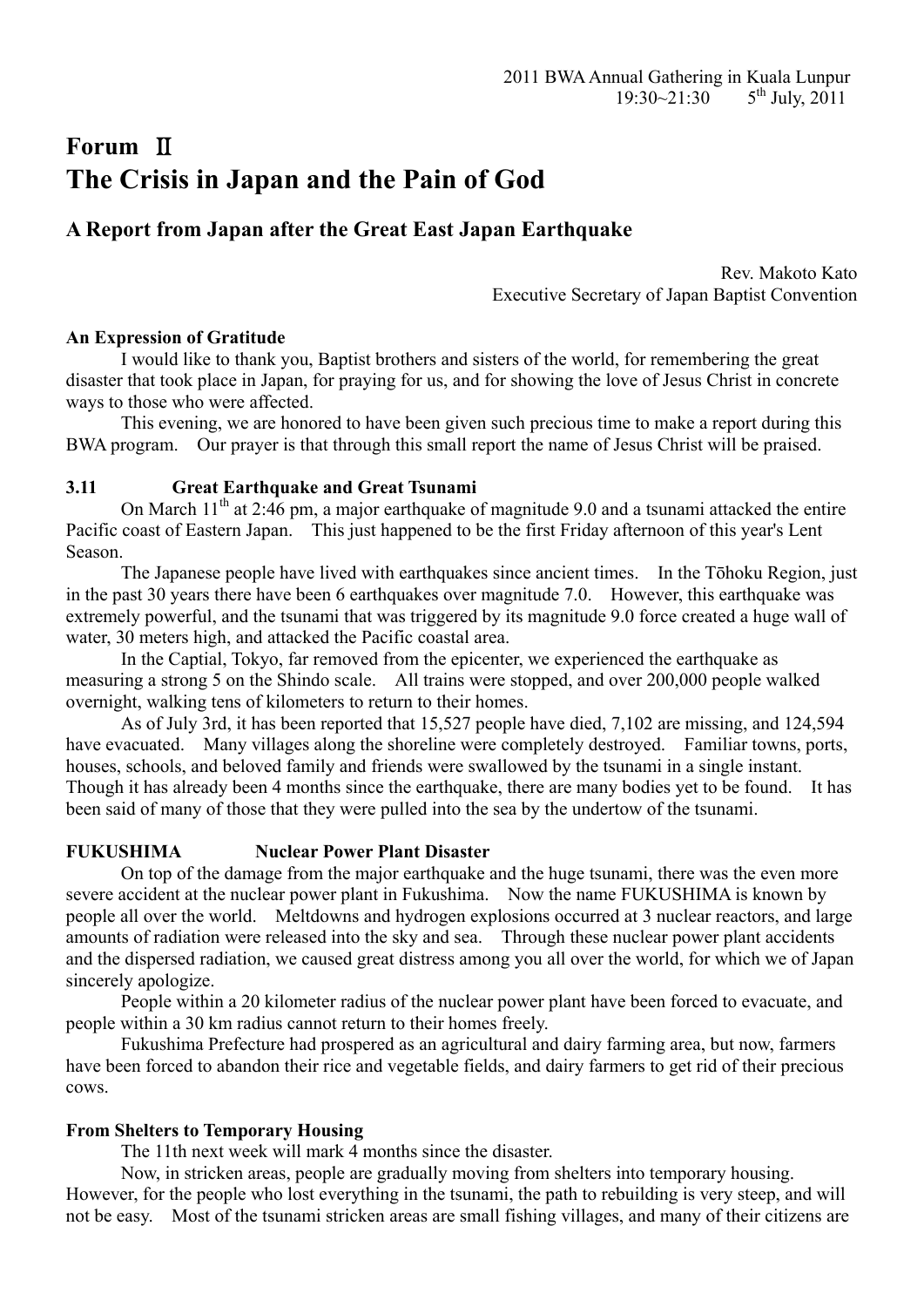elderly. The pain in the hearts of people who lost their beloved friends and relatives is very deep. "Why couldn't we rescue our family members?" "Why am I the only one who survived, though everyone else died?" Many of them are deeply wounded by a deep sense of guilt.

The Tōhoku Region is especially rich with nature. The population is low and aging, but the amounts of crops produced and fish caught are high. Especially rice: 30% of Japan's rice is produced there. Since long ago, the Tōhoku Region has seen its workforce drain away into, and provided food and electricity for the capital region. In fact, all of the electricity from the Fukushima Nuclear Power Plant is used to support the electricity consumption of the capital region; the people of the Tōhoku Region do not consume any of it. As a result of this accident, the capital region has experienced planned blackouts for some time, and people in the capital region for the first time began to understand the danger and burden that they had forced onto the people of Fukushima with the nuclear power plant.

#### **Christianity in the Tōhoku Region**

Christianity reached Japan 400 years ago, and Baptist missionaries first set foot on Japanese soil 150 years ago. And then 120 years ago, Baptist missionaries began ministering in the Tōhoku Region for the first time. Before World War Two, churches were built through the efforts of the American Baptists on the coastal line of the Tōhoku Region (Japan Baptist Union churches), and then after World War Two the Southern Baptists started to plant churches in urban areas of the region. Currently there are 13 Japan Baptist Union churches and 18 Convention churches. Concerning religion, Buddhism is strong, especially in the coastal area, and there are many Buddhist-parishioner households whose attitudes toward faith are therefore resistant to change, making it very difficult for Christianity to spread.

#### **Baptist Relief Work**

Some Union and Convention church buildings were damaged by this earthquake and tsunami, but no church members died as a result. However, some transportation networks were cut off, the coastal areas greatly affected by the tsunami were suddenly isolated. Then we learned that they had no gasoline, kerosene, blankets, food, or anything, in spite of the cold, snowy season, so we delivered gasoline, kerosene, blankets, winter clothes, heaters, rice, vegetables, and other relief supplies almost on a daily basis to churches and local people, traveling 400 to 700 kilometers from the capital region to do so.

 Churches in stricken areas opened up their facilities to local residents and carefully delivered relief supplies to those people who were unable to receive goods from the public offices.

 And now that electricity, gas, and water are slowly recovering, we distribute hot meals to people in the shelters, straighten up tsunami-stricken areas, and in order to repair houses we send volunteer workers to scoop out mud and clean them.

 However, rebuilding those stricken coastal areas and people's lives will require decades. The Japan Baptist Convention and the Japan Baptist Mission Board set up a volunteer headquarters in Tōno City. Volunteer teams from America started to work in June, and we would like to work alongside them in their rebuilding efforts, testifying to the love of Christ.

#### **Caring for Children's Hearts**

People currently under the effects of radiation are experiencing very severe stress. There are people who fled far, and there are many other people who cannot leave because of their jobs and families. It is fairly common within families that small children and their mothers evacuate to distant places while the fathers stay behind. Families, communities, and the fellowship of churches are being torn apart.

Kōriyama City, where there is a Japan Baptist Convention church, is 60 kilometers from the nuclear power plant, which is not within the area that was required to evacuate. However, the numbers indicate that the amount of radiation there is much higher than normal. The blossoms of flowers and fruits, such as strawberries, are bigger than usual. The effects of the invisible radiation are scary, and we are especially worried about how it will affect children. According to one report, bloody noses have become more common among little children. Currently, it is a hot summer season in Japan, but children have to wear long-sleeve shirts, and masks. The windows in their classrooms at school cannot be opened, so they spend their days drenched in sweat. Since they cannot freely play outside, there are many children who cry at night. And the mothers of these children also have pain in their hearts. The anxiety about invisible radiation. The anxiety of not knowing how long this situation will last, and not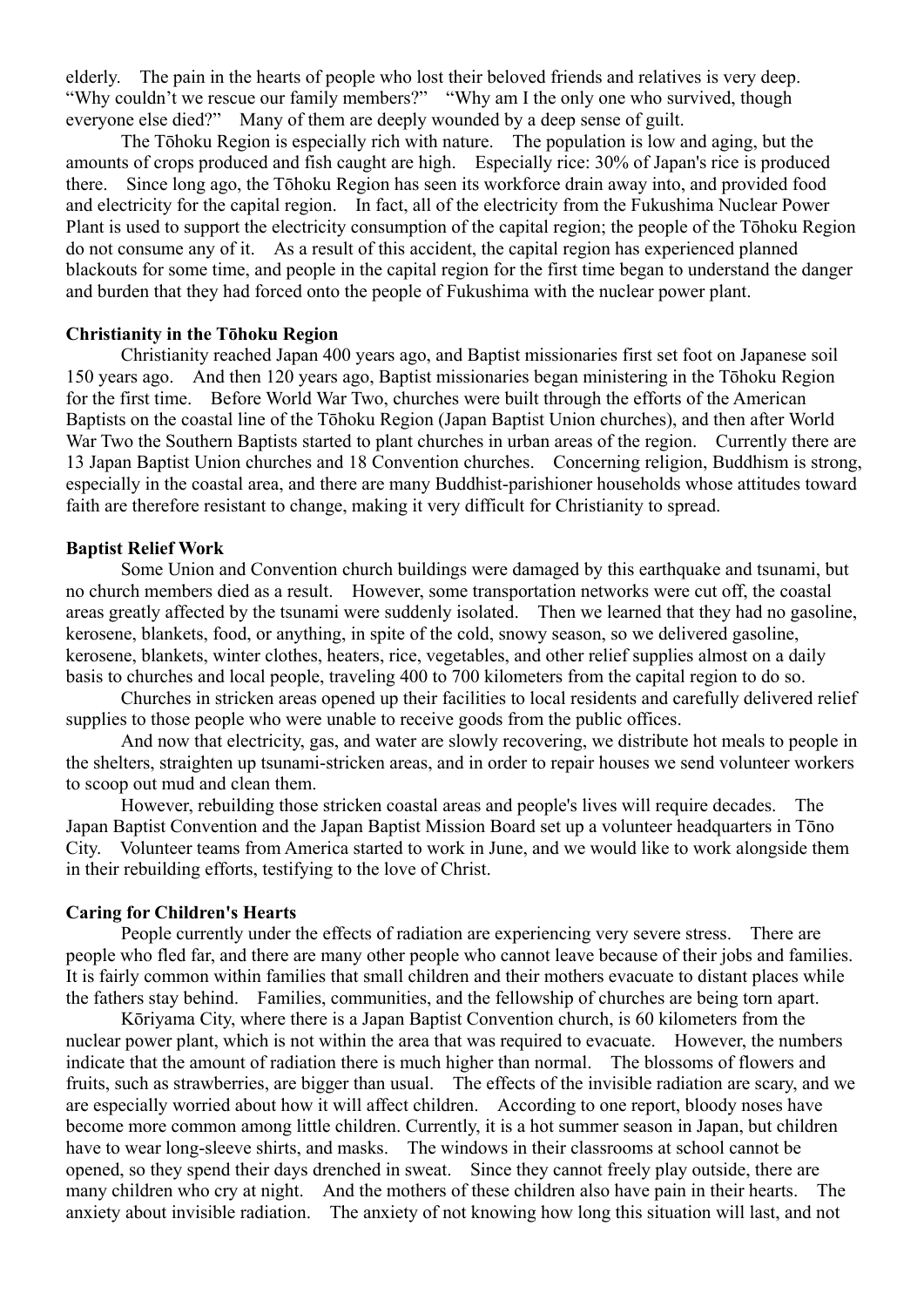knowing what lies ahead. The hearts of parents also are being torn apart by a pain that threatens to crush them.

In April, children living in shelters who had been forced to evacuate due to radiation were invited to the church in Kōriyama for Easter. One parent, watching the child play among friends all day, said, "this is the first time I've seen my child laughing like this since the earthquake." The next day, that child wrote this in a diary entry at school: "Yesterday, I went to a Christian church for the first time. As I attended the Easter Service for the first time, I learned about the resurrection of Jesus Christ. It was a fun day." The teacher who read the child's diary entry wrote a note, saying, "I hope that we in the Tōhoku region also will be resurrected, just like Jesus Christ." Of course, that teacher is not a Christian. Through a child who went to church for the first time, the hope of Jesus Christ is being expressed, from person to person.

However, life in Kōriyama is subject to a stress so severe that it is beyond imagination.

Reverend and Mrs. Suzuki of Kōriyama Church have a son who is in elementary school named Yūi. The pastor and his wife, with the effects of radiation on the child in mind, considered sending him to live with relatives far away.

However, Yūi shook his head, saying,"I want to stay with my Dad and Mom. I want to worship with everybody in this church. So I'm not going anywhere far away." But is this really a good decision? The parents, with deep pain in their hearts, are still today serving church people and refugees in the area. Please remember this church in Kōriyama in prayer.

Also, please pray that the hearts of people with such deep stress under the effects of radiation will be protected. Please pray that the little children's lives will be protected from the danger of radiation contamination.

#### **Working Toward Reconciliation**

The Japan Baptist Convention's theme, for ten years starting in 2011, is "working toward reconciliation."

 God reconciled us to Himself through Jesus Christ, not counting people's sins against them, and He has entrusted us with the gospel of reconciliation. And now, what the world needs most is reconciliation between God and us. When we obtain reconciliation with God we will be given healing and hope, and then we will be led toward reconciliation with the rest of creation.

 As a result of this great disaster, cracks were formed between God and mankind, among mankind, and between mankind and creation. We will continue to follow Christ, who feels the pain of those cracks as his own, prays intercessory prayers, and gives resurrected life, and we will continue to work toward reconciliation.

Restoration of the area that was affected by the tsunami will require at least 10 years.One wonders how many decades it will take for areas impacted by the effects of radiation contamination to become safe environments for all living things once again.

Our work has just begun. And in the face of this work, churches in Japan are a very small presence. Particularly in the Tōhoku region, which is the area with the least Christians and churches within Japan. Each church is a little flock.

However, the Lord Jesus Christ said,"Do not be afraid, little flock, for your Father has been pleased to give you the kingdom.". And "Blessed are the peacemakers."

May the Church, the body of Christ, be able to share the comfort, encouragement, and hope of Jesus Christ to individuals in this land which has been torn apart in so many ways due to the disaster. May the Church be able to testify to God's kingdom and His righteousness, and to offer good works as they serve the Lord. Please continue to pray.

#### **Prayers and Offerings from the World**

We would like to thank all of our brothers and sisters around the world, especially those from BWAid, for your prayers and offerings as you remember the people affected by the great disaster, and the work of the Japan Baptists. As of the mid of June, \$475,000 has been collected from abroad, and the total amount collected is \$1,225,000.

 The earthquake and tsunami in Indonesia, the tsunami in Thailand, the earthquakes in New Zealand and Haiti, and the accidents on Three Mile Island and in Chernobyl.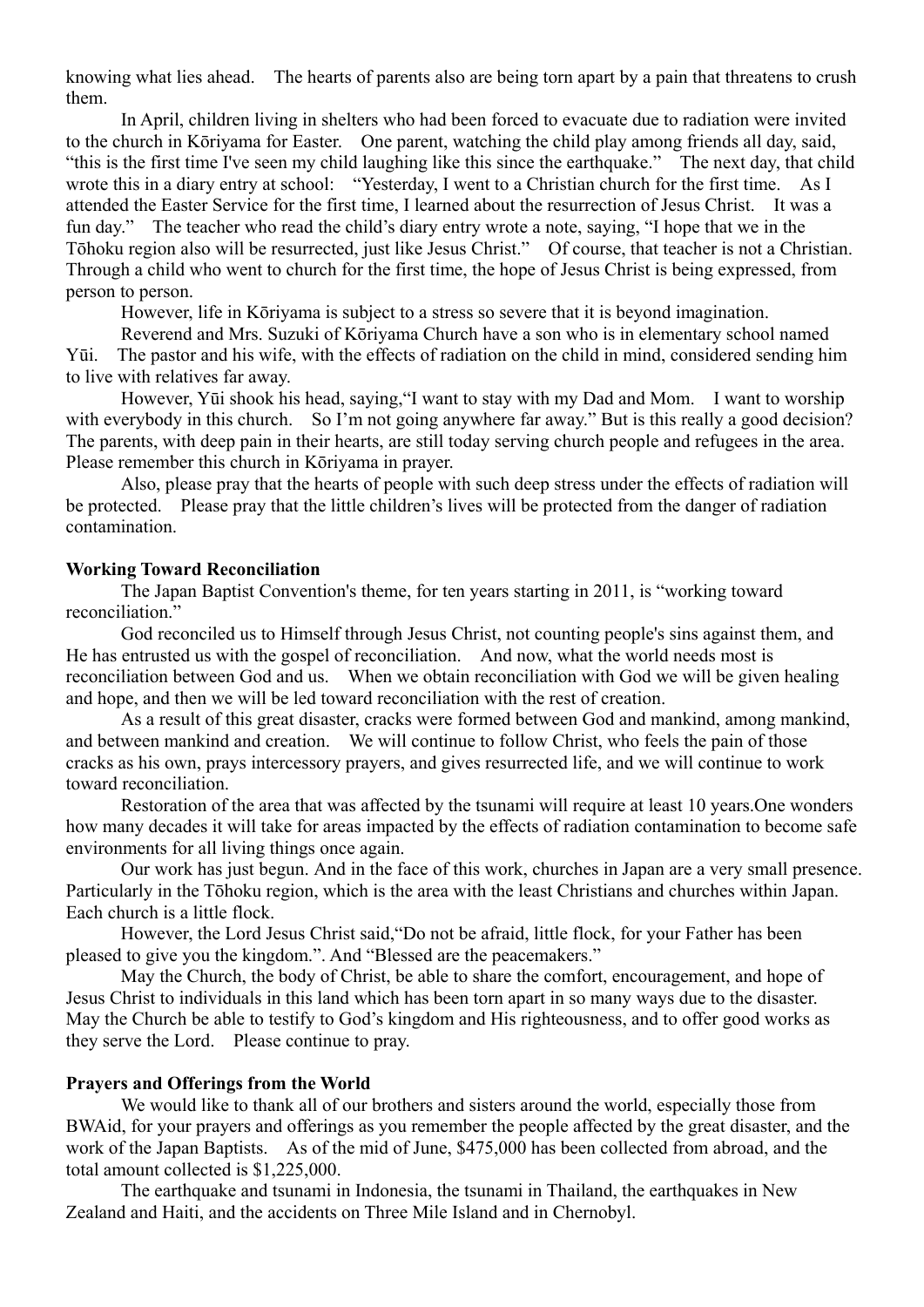We hold those who lost their lives in these disasters, and those who were deeply wounded – physically and emotionally – close to our hearts.

And we are encouraged by the presence of the brothers and sisters who lived only by the gospel of Jesus Christ in such difficult situations.

 I pray that Jesus Christ, the Lord of the reconciliation of the world, will bind us together over the walls of nations, ethnicities, and cultures, and that we will work together as brothers and sister for the kingdom of God and His righteousness.

From the bottom of my heart, I thank you again, my Baptist brothers and sisters, for your prayers and support.

# **A Report from a church in damaged area**

 Rev. Hanae Igata Pastor of Nankodai Christ Church Member of the board

#### **An Expresstion of Gratitude**

I would like to thank you for remembering the stricken areas of Japan, and for your prayers and donations. I am also thankful for this precious time. As the pastor of a church located in a stricken area, I would like to share with you about our situation.

#### **What Happened after the Quake**

My name is Hanae Igata. I am the pastor of Nankodai Christ Church in Sendai city, Miyagi Prefecture. The population of Sendai is about 1 million, making it the largest city to be affected by the Great East Japan earthquake.

When the earthquake occurred, I was in the parsonage. At first, it started to shake slowly, so I went to the kitchen to hold the dishes. Then the shaking got stronger, and dishes and cups in a cupboard flew out and broke to pieces. The shaking lasted about three minutes. As soon as it stopped, I went outside. There I saw fallen power lines, and the traffic lights were out, and I felt something huge had happened.In the area where I live, electricity was cut for 5 days, water for ten days, and gas did not recover until a month and a half later. Each day was desperate without electricity, water , and information.

#### **Three Kinds of Damage**

There are three kinds of damage in this disaster. Earthquake damage, tsunami damage, and radiation damage. Since damage from the tsunami and radiation is extremely vast, earthquake damage has not been given attention at all, but the earthquake damage spreads all over the affected area, and it is terrible. The aftershock on April  $7<sup>th</sup>$  was especially big – almost as big as the first one – and a house in my neighborhood collapsed because the foundation was destroyed.

#### **Encouraged and Comforted by Each Sunday Worship Service**

We were able to have a worship service two days after the earthquake, together with victims who were already staying at my church. I was in a state of questioning and challenging at that time. Even after three days, the only media we had was the radio. It was broadcasting things like " there are two or three hundred dead bodies floating near the shore of Natori..." I did not know what in the world was going on. I could not imagine why it became such a that terrible situation so close to Sendai. On the other hand, I could easily imagine people thinking " if there is God, why would He allow – or make – this devastation?"

However, right in the middle of the situation, I decided to stop asking why, and be there through focusing on the Lord Jesus of the cross. I decided to believe in Immanuel, a spiritual fact: God be with us even in this terrible situation. That is the God who cried "my God, my God, why have you forsaken me?" That is the God who is with people here who suffered great losses, who lost everything all at once, who are filled with severe hurt and sorrow, who feel they are forsaken. I could do nothing but cling to the Lord of the cross.

We held worship services every Sundays in that state. March was the Passover season. It was very supportive to all of us as we walked our path thinking of the Lord of the cross. And we are very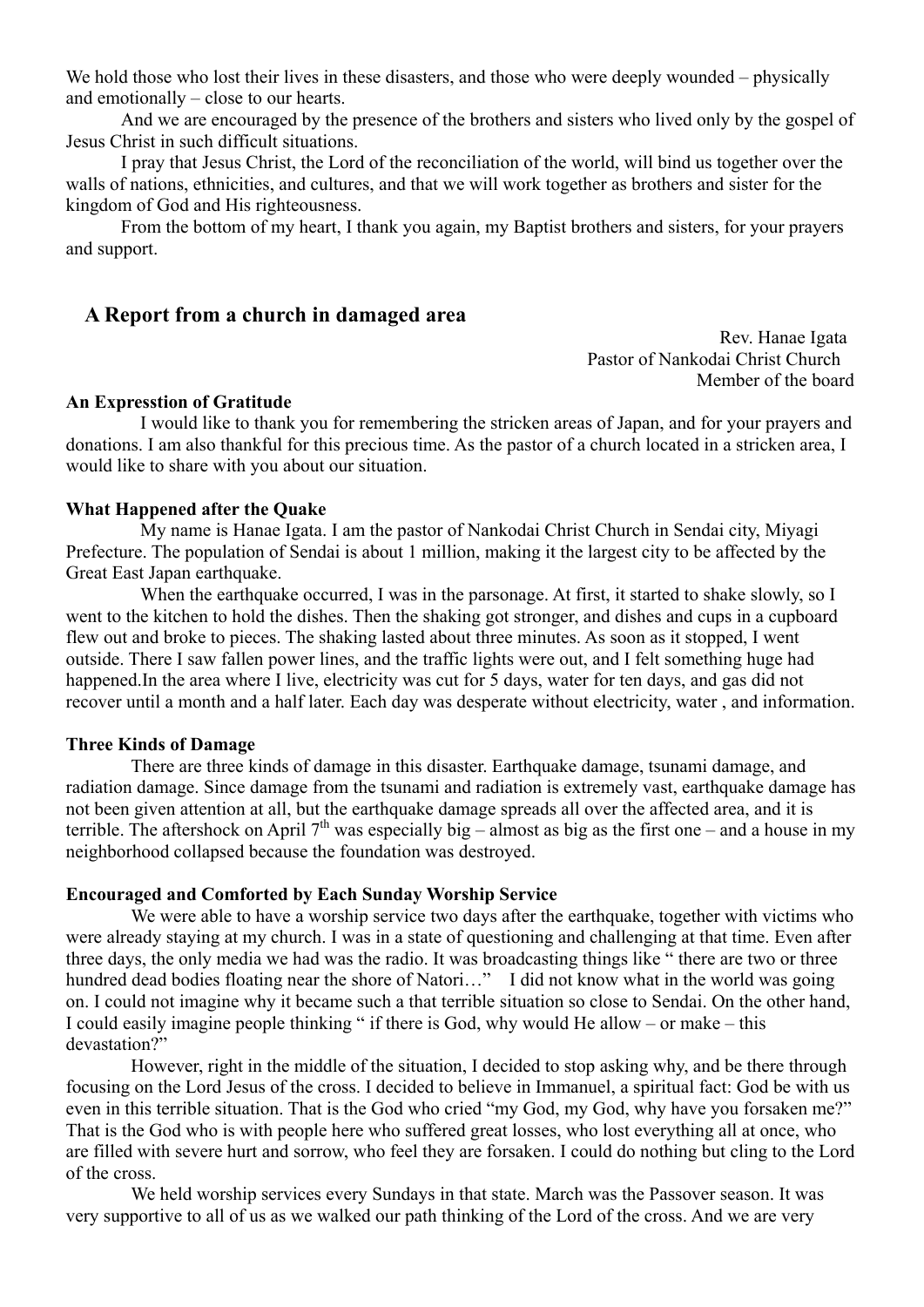thankful for that.

#### **The Work of Nankodai Church and Support from the JBC**

 Right after the quake, our church building was used as a shelter. At maximum, we had 22 people, and this went for two months. We supported needy people in our community by delivering rice balls, water, and kerosene. We also opened our shower booth, and made a relaxing space, so that people could come and talk about their own feelings and experiences. To support one shelter of 360 victims, we delivered sweet-bean soup, Zenzai, with help from other Baptist churches in Sendai.

The JBC took very quick action to support churches, and the first aid arrived 6 days after the quake. Ever since, the JBC headquarters has supplied and supported churches and our relief work.

### **Damages to Church Members' Families**

Among our church members, no one died from the tsunami, but some of the members' relatives were killed. One member's brother's house was hit by the tsunami, and the whole 1<sup>st</sup> floor was washed away. The water went up to the ceiling. He said, if he had been 10 minutes later in reaching the shelter, he would have lost his life. There are a few church members whose cousins and relatives are still missing.

The man I just mentioned was the owner of a motorcycle shop there for 27 years. In this disaster, he lost his house, his job, his workplace, many memories, and even the cemetery where his parents sleep. The damage to all the motorcycles, parts, and the factory, cost him almost 1 billion yen. One day, he told me a story. One of his customers died in the tsunami. He had always had his motorcycle repaired there before the earthquake. His parents came and said, "Our son loved motorcycles and liked you very much. Please start your business here again."

He said, "you know, I will be 60 in a few years, I lost everything here, and we never know when the next tsunami hit this area again…. I would like to fulfill the request of those parents, but I don't know where and with what I can start…" With this in his heart, Mr. Kodama goes to that deserted area almost every day.

#### **Four months after the disaster~ Tears are Widening**

The disaster is a very cruel thing. One person described this post-disaster situation as being "torn apart." Through this disaster, people and their circumstances have been torn apart. In Sendai City, the world on one side of a road is clearly different from that on the other side. The dead and the survivors are torn apart. Tears between Stricken areas and unharmed areas. Victims of the earthquake, victims of the tsunami, and those multiply-stricken as a result of the nuclear power plant disaster. The people who still have to stay in shelters and those who were able to move into apartments or temporary housing.

It has been 4 months since the disaster, and the gaps between areas are getting wider. In some areas they still need food, water, and clothing, and they cannot even build temporary housing. On the other hand, there are areas where recovery plans have been made and brought to local administrations. From this point on, this torn-apart situation and the disparities will become much greater. And unfortunately, the powerless people will become even more powerless.

#### **Supporting Life / Bereavement Grief Care**

From this point on, while the support is needed for jobs, housing, and the educational environment, we also need care for grief and loss. Thirty thousand people died from this disaster, and 7000 are still missing. There are medical teams, but they themselves say, they are powerless before the dead. What is required of religious leaders now is to share the sadness of the surviving family members through their bereavement, and to walk on their side as they accept that the dead are gone, in order for survivors to live the lives that they have been given.

I would like to introduce an example of our efforts.

#### 1. Remembering the  $11<sup>th</sup>$

The Japan Baptist Convention encourages churches to remember the dead and the missing on the 11<sup>th</sup> of each month (when the disaster occurred). We provide a place to grieve together with the surviving family members and people of the community, and also to communicate to them that we would like to be on their side as they suffer, and to let them know that we have not forgotten their pain.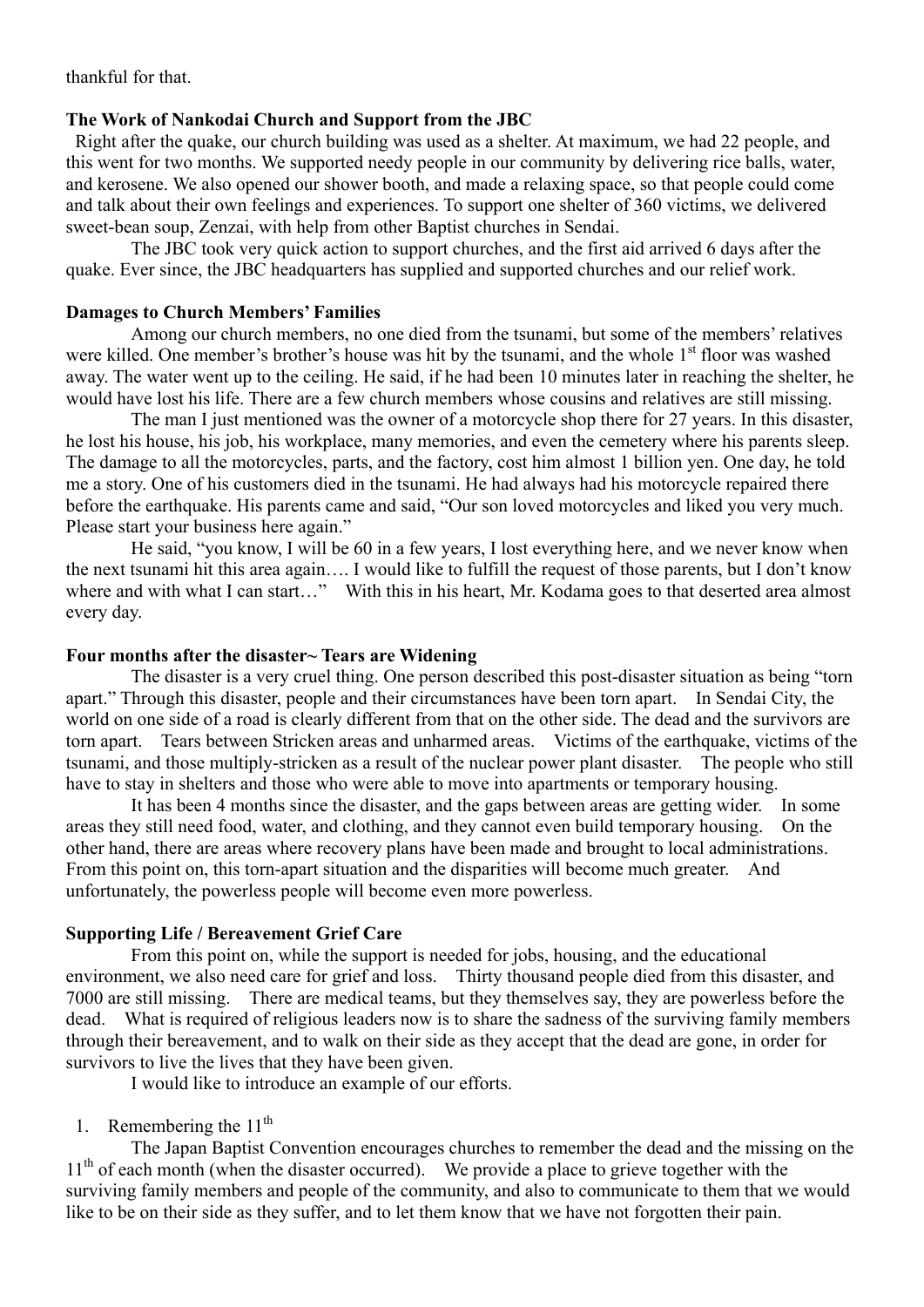2. Being on surviving family members' side by providing funerals and charnels.

Churches in Sendai City are working together and have started to take requests for funerals, and to provide places to entomb the ashes of the dead. The coastal areas are mostly buddhist areas, and requests to churches for funerals are rare. However, there are people who lost their houses and graves, and they don't know what to do. There are families who have not been able to perform funerals, and there are families who have had to hold funerals while that relative's body has still not been found. As churches, we would like to respond to that pain as much as possible.

The other day, a married couple contacted me, and we met. This couple lost their only son, who was 33 years old. They had not yet chosen a temple, therefore they had not held a funeral for him. They had not bought a grave. Even if they purchased a grave for him, there would be no one to look after it. They cannot keep his ashes in the temporary housing forever, so they did not know what to do. While the father was speaking calmly, the mother's eyes were filled with tears, but she never broke down. Seeing this made me feel her pain even more deeply. I introduced them to a place where they can put away his bones, and I promised that I will visit with them again.

Currently, the number of suicides is increasing in Japan. In May, the percentage of suicides increased by 20% all over Japan. This tells me that simply surviving does not give us the strength to keep living.

There are many challenges to churches. How can we better be on the side of the people who lose hope – who exist in sadness and loss? How can we prevent suicides and people dying alone? How can we walk with the people who cannot go home because of the radiation? We cannot go on without prayer. We continue to pray and ask for God's mercy, wisdom, and power, to walk on the side of the powerless people.

#### **Please Don't Forget**

In a meeting I attended, a message was introduced by a victim in Ishinomaki. "What are we most afraid of? Being forgotten." Also, when I visited a shelter, a director there said, "please don't forget us." Those words are heavy, and engraved on my heart.

I would like to deliver the message to you from the disaster area, "please don't forget". At the same time, I would like to apologize. When disasters happened in China, Indonesia, and Haiti, I gave offerings through the BWAid. However, I had forgotten those people who are still going through difficulties. I am sorry. When I spoke to a minister friend of mine, he said, "We forget. Let us be forgiven by our Lord for that. We sometimes forget. However, let us not forget. Let us remember."

From this point on, the stricken areas and Japan will became more and more chaotic. We must live through these difficulties after the disasters for a long time. Five years from now, ten years from now, twenty years from now: Even if you sometimes forget about this, please remember us and pray together with us.

# **Nuclrear Disaster and the Gospel of Reconciliation A Theological Study on the Disaster**

Dr. Hamano Michio Head of the Japan Baptist Convention's Research & Training Institute for Missions

#### **Greeting**

My name is Micho Hamano. I am the Head of the Japan Baptist Convention's Research  $\&$ Training Institute for Missions. I am grateful for this precious time.

#### **Content of the Speech**

 I would like to consider the recent disasters from a theological point of view. In particular, I would like us to think together about the nuclear disaster.

#### **A Basis for Theological Differentiation**

 As was shared by Standing Executive Secretary Kato and Reverend Hanae Igata, currently, as a result of the recent major disasters, all manner of cracks formed between God and mankind, among mankind, and between God, mankind and all of creation. The Japan Baptist Convention has been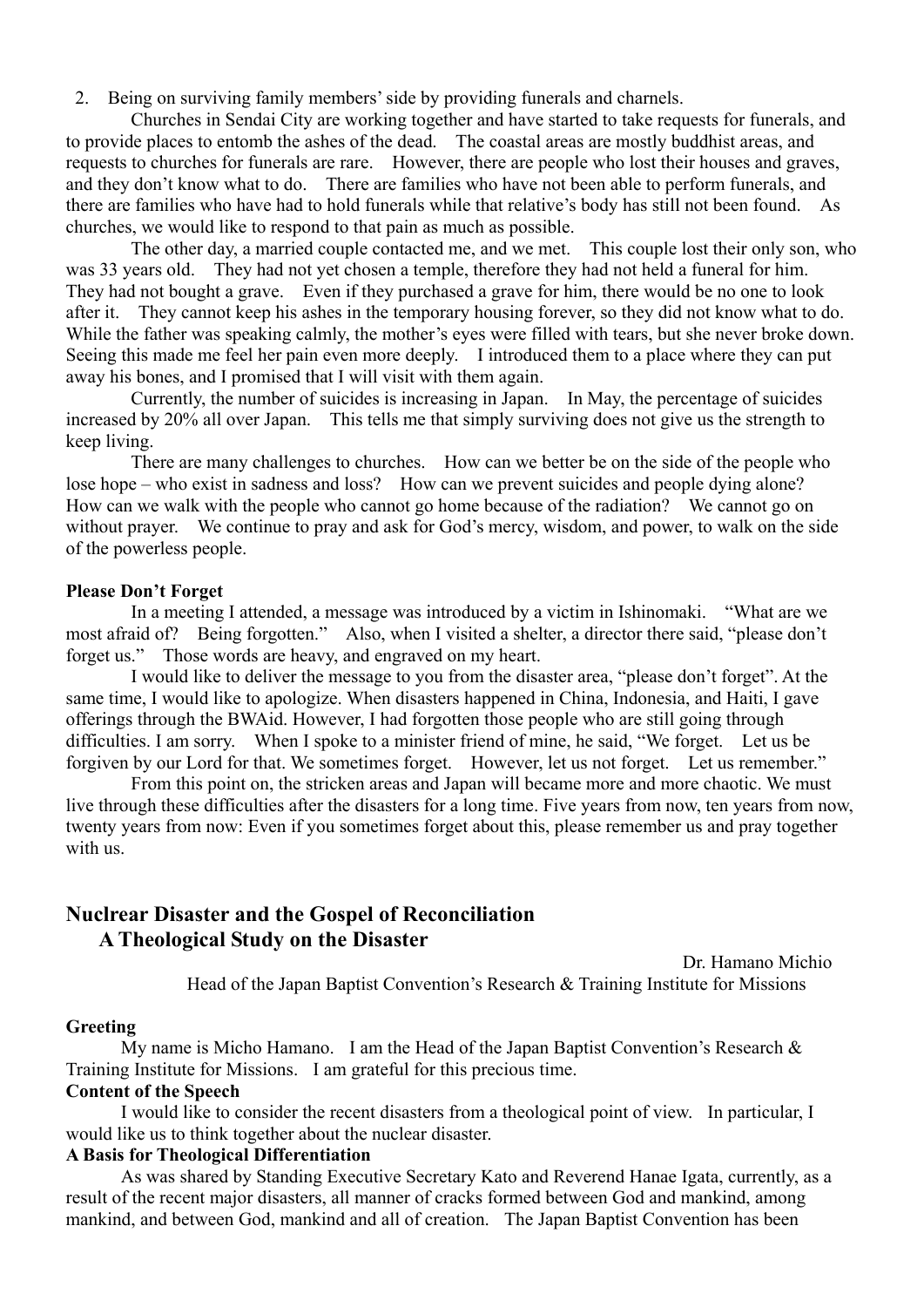supporting the stricken areas, with the motto "working toward reconciliation." In other words, we are trying to bridge these gaps between God and mankind, among mankind, and between God, mankind and all creation, and to reconcile them to each other.

 To be more specific, to reconcile God and mankind is to help people to have trust in God again. Many people think, "Why does God allow all of this suffering to befall us?" We must work toward reconciliation between God and mankind.

 We must also reconnect people and have them reconcile to one another. We must work on establishing relationships in God. We continue our efforts to support the creation of a world in which people in stricken areas and those in unaffected areas can live together.

We also need to work toward reconciliation between God, mankind, and all creation. I'm referring to the nuclear disaster. Radiation that poured forth from the nuclear power plant is ruining the earth and the sea. Most importantly, the risk that children will develop cancer and leukemia within ten years is rising. The ECRR (European Committee on Radiation Risk) has released their estimates of the number of additional cancer patients over the next fifty years. According to those estimates, within a 100 kilometer radius from the nuclear power plant (where roughly 3.3 million people live), about 200,000 will fall ill (half of them within ten years). Children face 4 times the risk of adults, so by simple calculation, 160,000 children might develop cancer. At present, an important concrete aspect of working toward reconciliation is doing everything possible to put a stop to this.

 However, in the interest of time, I will not discuss reconciliation between God and mankind, nor about working toward reconciliation among mankind. Today I would like to put my focus on reconciliation between God, mankind, and all creation.

#### **Reconciliation between God, Mankind and All Creation**

– Separation and Reconciliation –

What does it mean to work toward the reconciliation of God, mankind, and all creation? Radiation released by the nuclear disaster has been tearing apart many things.

 Radiation tears apart our bodies. It severs genes, causing cancer and leukemia. Currently, the Japanese government has decided that children can be exposed to up to 20 millisieverts of radiation per year. As a result, 1 in 300 children will develop cancer. This is unacceptable. To change the Japanese government's mind we need the world's help.

 Radiation tears apart our hearts. "I spend my days in indescribable worry. With so much information flying around, what am I supposed to believe in order to live my life?" These are the words of a person who attended a lecture and consultation held in May by the Japan Baptist Convention, in a church in Fukushima.

 Radiation tears apart our communities. It divides the people who evacuated from those who stayed behind.

 Radiation tears apart both the rich and the poor: taking advantage of economic disparities, giving away "subsidies" in order to build nuclear power plants in rural areas.

 Radiation tears the world apart. The daily stability of the people in metropolitan areas depends on burdening those in rural areas with risk. In addition, Japan has been actively trying to export nuclear reactors to Asia and the Middle East. If Japan tries to export a nuclear reactor to your country, I ask you to please say "no."

#### Two Myths that Require Our Judgment

 So, in working against this force that tears things apart, reconciliation is necessary. We must reconnect the things that were torn apart. Our hope lies only in the Lord of reconciliation. Reconciliation means establishing a new relationship in our Lord. And therein judgment takes place, in order to alter distorted relationships.

 Now, what requires our judgment? Two idolatries. These could be called 2 myths. One is the Myth of Safety. The other is the Myth of Necessity.

What is the Myth of Safety? It has been said that nuclear power plants are safe. However, this is a lie, and it has once again been made clear that it is a myth that people were led to believe. We should have realized this with the Three Mile Island nuclear disaster in America, and at the Chernobyl nuclear disaster in the old Soviet Union.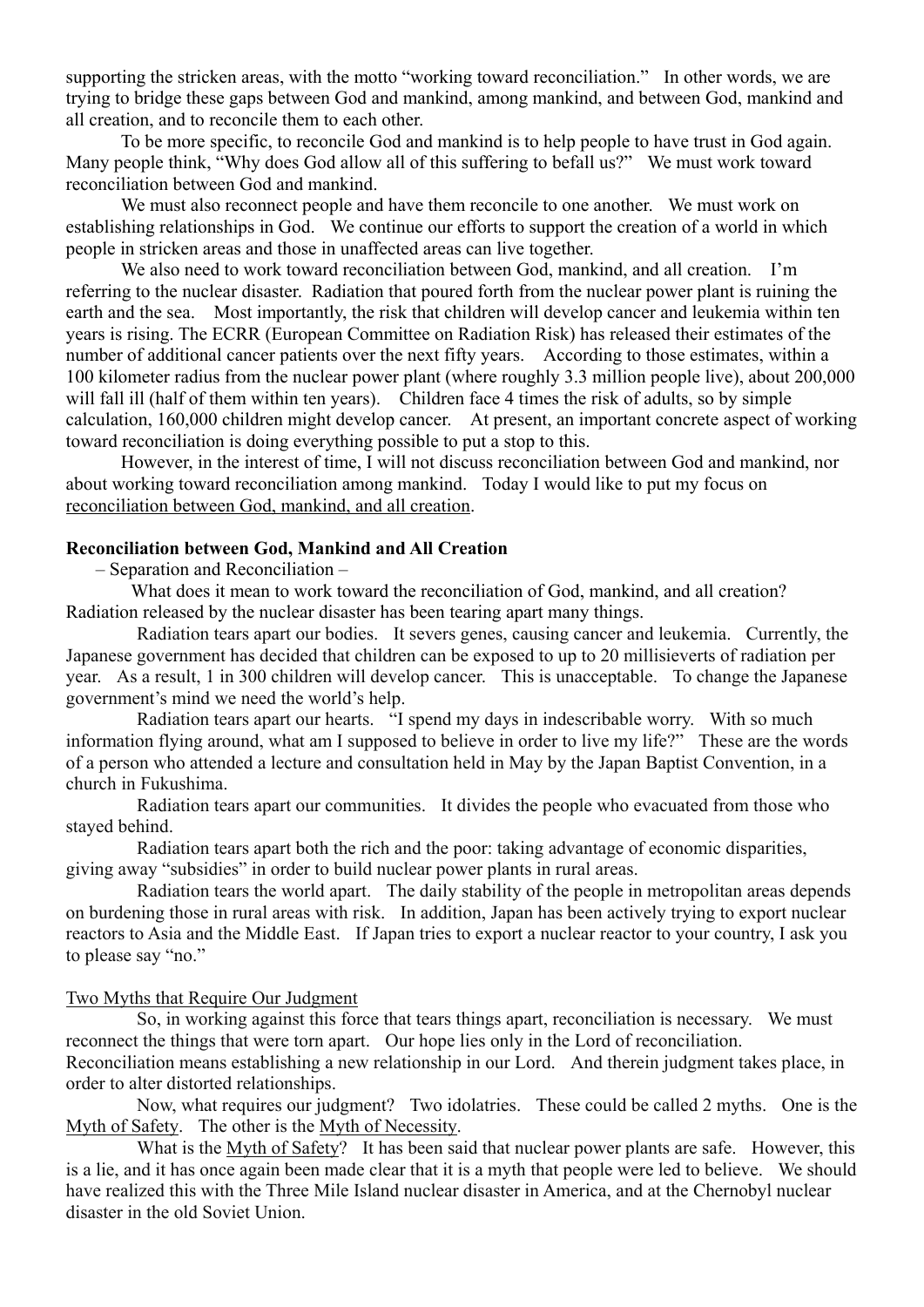The Japan Baptist Convention handed out a document called "An Official Statement Seeking a Nuclear-Free, Arms-Free Society, with Deep Concern for Our Country's Administration of Nuclear Power," which was adopted in our annual general assembly in 2008, and we have been insisting that nuclear power plants are dangerous, even prior to this disaster. As is stated therein, nuclear power plants are extremely dangerous. When an accident occurs, the damage reaches across the globe.

 Even without accidents, nuclear power plants are extremely dangerous. People who work there are exposed to radiation. Many people are developing cancer and luekemia. In Japan alone, the number of exposed laborers has exceeded 400,000. Many of these people are poor, or foreign nationals. Nuclear power plants stand upon the sacrifice of these people.

 In addition, the waste material produced by nuclear power plants is dangerous. Nuclear waste is dangerous unless we keep it buried underground for 1 million years, isolating it from humans. No one can guarantee that this deadly poison will not seep out from underground at some point during that million year span. We must hand down to our children the earth that God entrusted to us without destroying it.

Another thing that requires our judgment is the Myth of Necessity. "Without nuclear power plants we won't have enough energy." "Nuclear power plants never release CO2 or contribute to global warming." "No other method of generating power could adequately substitute for nuclear power." "This is why we need nuclear power plants." These are lies, myths.

 "Without nuclear power plants we won't have enough energy" is a mere myth. We would have sufficient energy even if we stopped all nuclear power plants in Japan. Currently, electric power companies are putting thermal power plants and other types of power plants on hold. If those were put back into use, Japan would have an energy surplus.

 "Nuclear power plants never release CO2 or contribute to global warming" is a lie. Taking uranium mining, processing, transporting and waste management into account, a nuclear power plant itself requires massive amounts of energy, and releases vast amounts of CO2.

 In addition, nuclear power plants warm the ocean. Nuclear power plants generate massive amounts of heat, dumping 2/3rds of that into the ocean. An amount of hot water equivalent to 25% of all of the water in Japan's rivers has been dumped into Japan's ocean. This is raising the temperature of the sea surrounding Japan by 7 to 10 degrees Celsius. For this reason, fish and shellfish are dying. And all of this is paving a path toward global warming.

 "No other method of generating power could adequately substitute for nuclear power." This too is a lie. Solar power, geothermal power, wind power, wave power: there are many different ways to use renewable energy. These are simply underdeveloped. Therefore, saying that "nuclear power plants are necessary" is a mere myth.

– Why Promote Nuclear Power Plants? –

 Sensible Europeans are already aware of the fact that nuclear power plants are not necessary, but why is the number of nuclear power plants increasing in Japan and some other countries? This is due to the pursuit of economic and military development.

 Companies that make nuclear power plants gain tremendous wealth. Operating a nuclear power plant for a day results in a profit of ¥100,000,000 (one hundred million yen), and exporting nuclear reactors to other countries results in huge profits. The nuclear power plant in Fukushima was originally built by the General Electric Company of America. Japan then built more, attempting to turn a profit by selling them to Asian countries. However, "you cannot serve both God and money" (Matthew 6:24).

 In addition, if we have nuclear power plants we can easily make nuclear weapons. Plutonium, which is an ingredient of nuclear weapons, goes bad after several years. It is therefore necessary to continually create new plutonium. A factory that continually produces new plutonium: that is precisely what a nuclear power plant is. Nuclear power plants were introduced into Japan by conservative politicians, and they have always made public statements to the effect that "Japan should be free to have nuclear weapons at any time." This would result in huge profits for the military industry. However, we must "beat [our] swords into plowshares" (Isaiah 2:4).

 Our God of the Bible is not a god of glory, a god of wealth, or a god of glory who oppresses people different from himself with force. We must confess that Jesus Christ, who died on the cross, lived among the poor, and denied violence, is our savior. We must choose a theology of the Pain of God, a